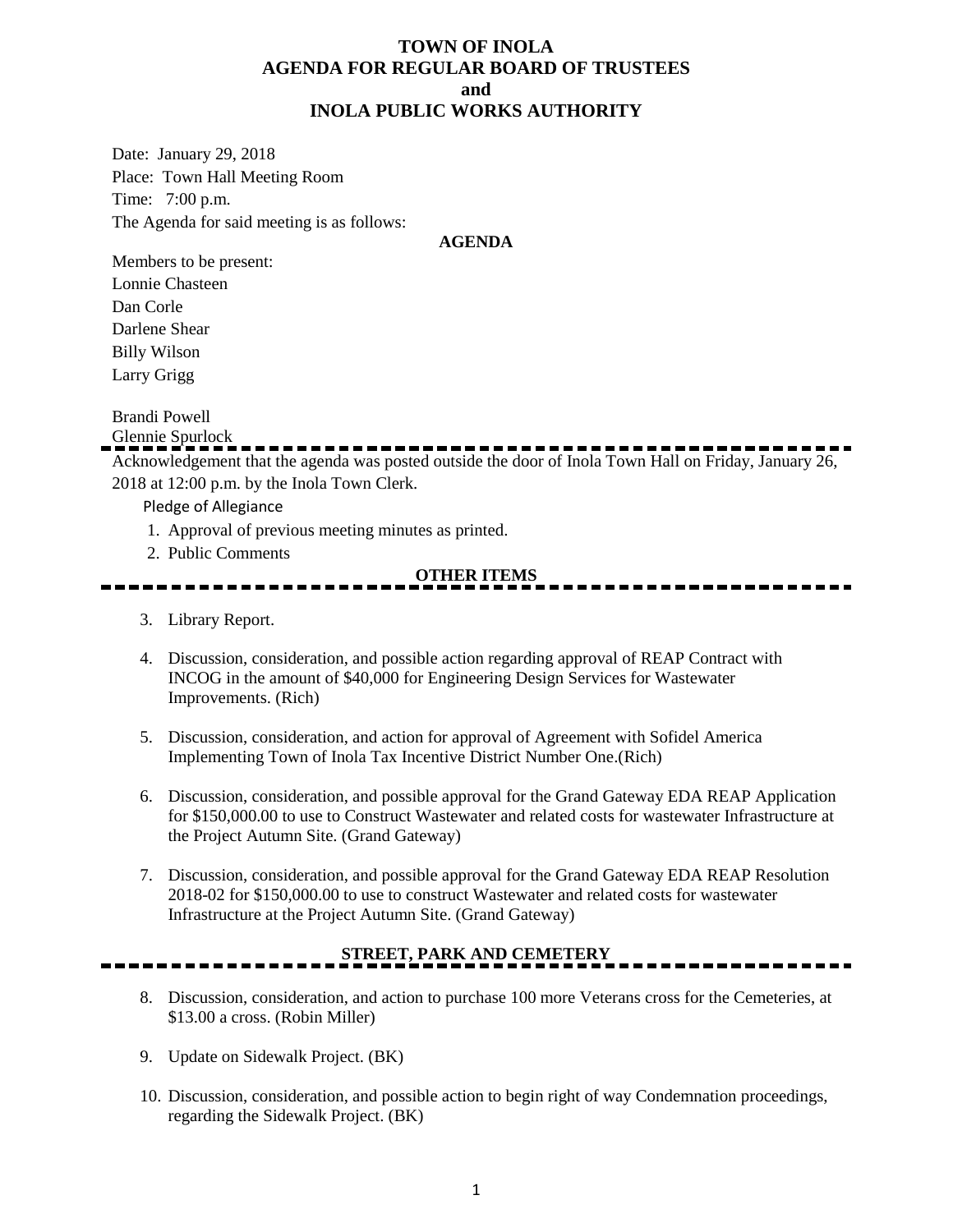# **POLICE AND FIRE**

----------------

11. Discussion, consideration, and action to hire a Police Officer. (BC)

# **FINANCE AND AUDIT**

- 12. Treasurer's Report.
- 13. Account Summary Report.
- 14. Motion to go into PWA.
- 15. Return from PWA.
- 16. Approval of purchase orders as initialed.

#### **MAYOR'S COMMENTS**

17. Motion to adjourn.